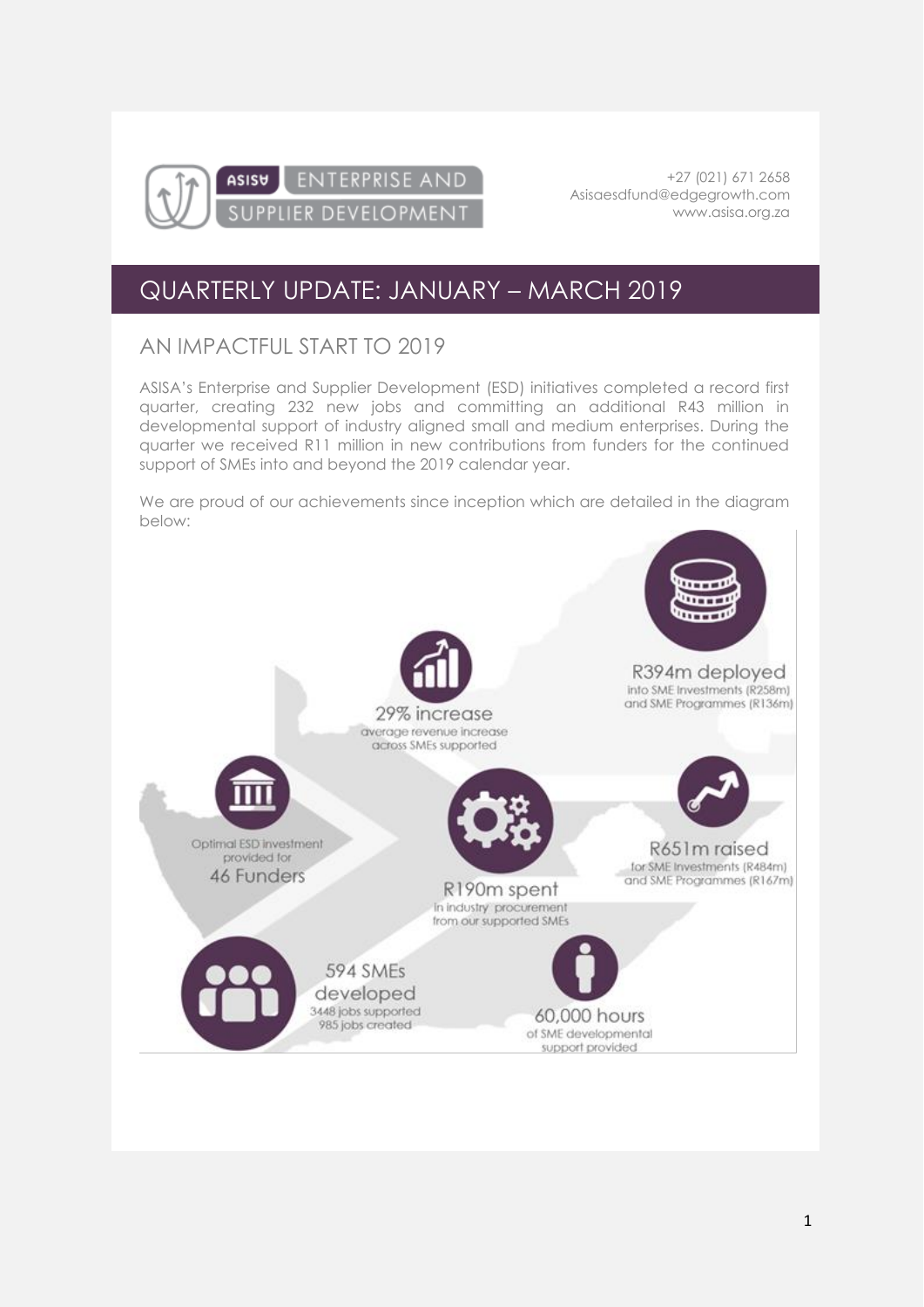### VISIT OUR NEW WEBSITE



We are excited to announce the launch of our website. The site is updated regularly and contains information about:

- SME investments;
- Development Programmes;
- Impact metrics (including jobs supported, jobs created, growth in turnover, growth in profit);
- Our SME Database; and
- The funding application process.

We are happy to note that our website has already become a valuable point of information for our stakeholders, funders and SMEs.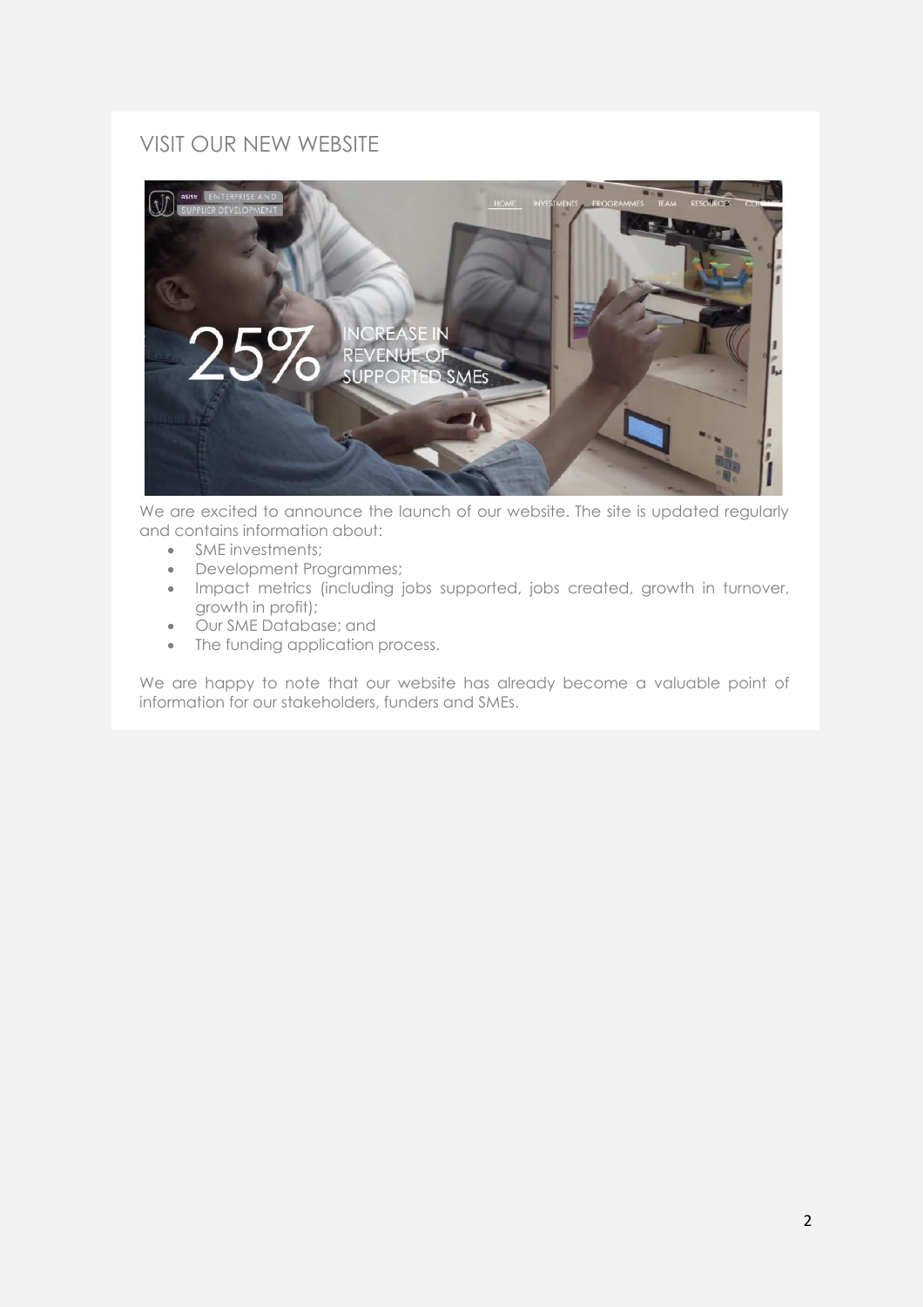## NEW INVESTMENT

#### KANDUA



In the quarter under review the Investment Committee approved the deployment of capital to Kandua. A majority black owned technology business, Kandua developed an online platform that links up property service providers like builders, plumbers, tilers, and electricians with property owners.

The business was built on a shared vision to help highly skilled artisans professionalise their businesses and market their trades to property owners seeking construction and maintenance services. The technology has offered the property service providers the opportunity to access new markets, prove good workmanship and showcase referrals on their online profiles. The platform also enables service providers to provide customers with automated quoting, invoicing and online payment processing. This has taken the marketing and administration burden away from service providers and allows them to focus on the technical aspects of their work.

The platform has earned Kandua the recognition of various media outlets and won them various accolades in the tech innovation space. This includes being crowned SA's top start-up at the Seedstars World Competition (a global seedstage start-up competition for emerging markets and fast-growing start-ups) in 2016, for offering a creative solution to the unemployment problem in South Africa.

Recognising the high growth potential of this business, the ASISA ESD Investment Committee approved funding which is expected to help the company with nationwide expansion.

[Find out more](https://kandua.com/)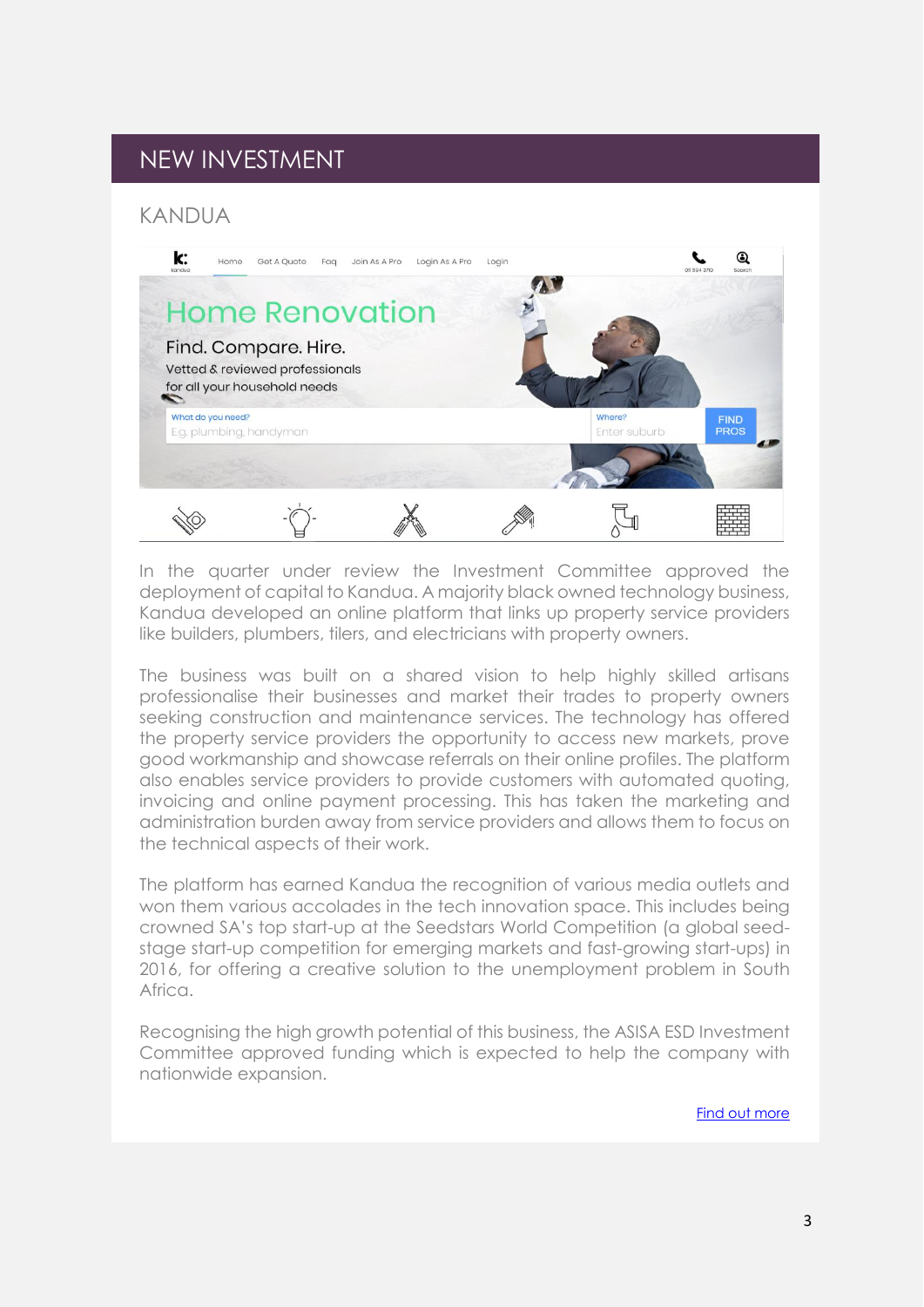## IN THE SPOTLIGHT

### IYEZA HEALTH



Iyeza Health celebrated a major milestone on 28 February 2019, when the Western Cape Minister of Health, Professor Nomafrench Mbombo, cut the ribbon in a symbolic gesture that signified the official opening of their first pharmacy in Khayelitsha.

With the help of a convertible loan from the ASISA ESD initiative in December 2018, Iyeza Health was able to acquire delivery vehicles, bicycles and other items required for the growth of the business. Iyeza Health was also provided with some working capital in February 2019 for their "I-Health" pharmacy.

Iyeza Health evolved from "Iyeza Express" – a bicycle courier business founded in 2013 by Sizwe Nzima. He used to collect medication from the clinic for his grandmother in Khayelitsha and while suffering the frustration of endless clinic queues came to realise that there was a need for a delivery service in his community.

Together with Siraaj Adams, a former Metropolitan Health manager with a wealth of pharmaceutical experience, they have since growth the business into a growing pharmaceutical logistics company. Iyeza Health has delivered over 500 000 parcels since August 2018 and currently employs 16 people, many of them local Khayelitsha residents.

[Find out more](https://www.iyezahealth.co.za/)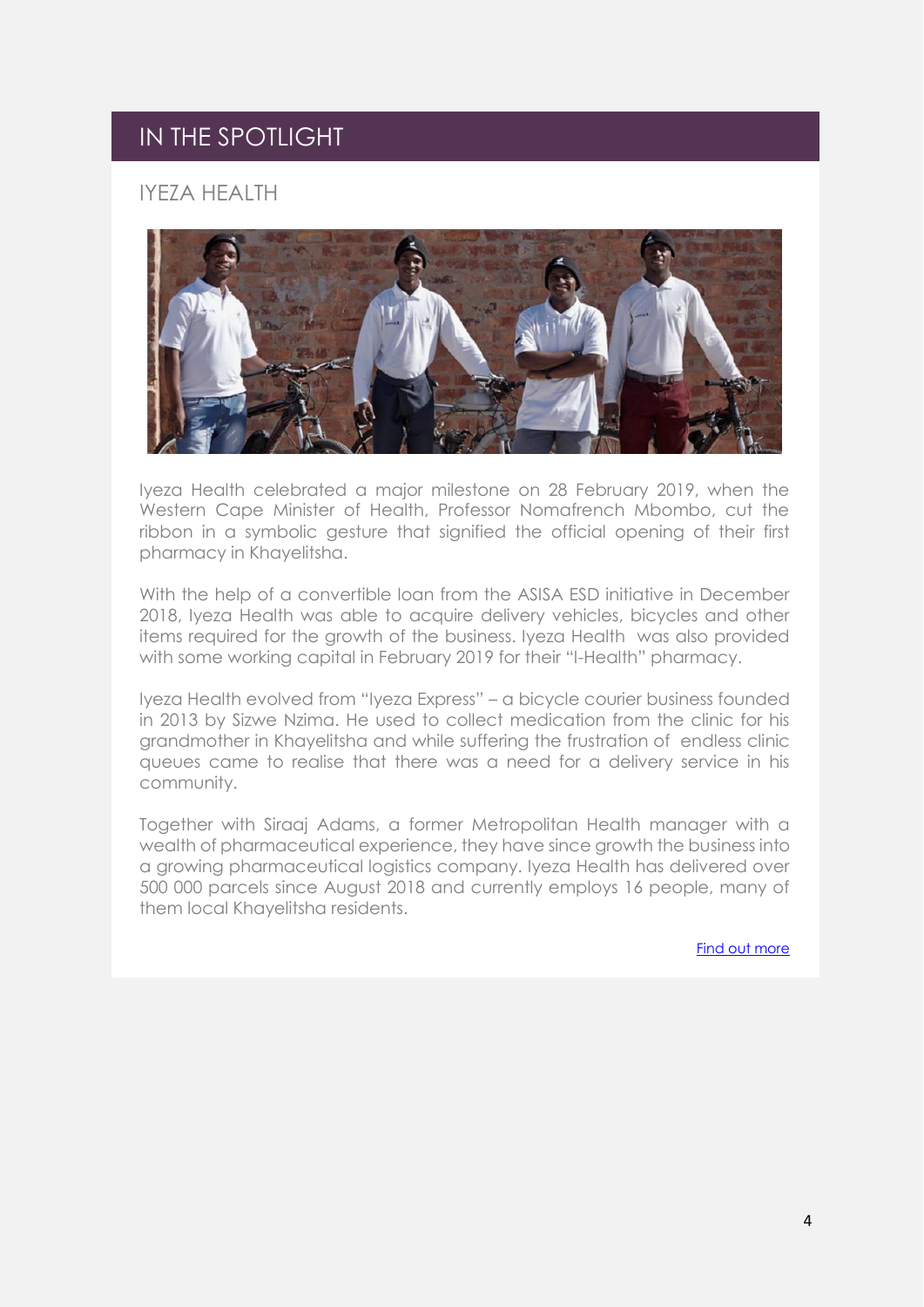## SUPPLIER DEVELOPMENT PROGRAMME

### INDEPENDENT FINANCIAL ADVISER (IFA) PROGRAMME



The ASISA Independent Financial Adviser (IFA) Programme was initiated in March 2016 as a collaboration between ASISA, Prudential, Coronation, Investec and Allan Gray. The programme aims to fast track meaningful transformation in the savings and investment industry by growing black-owned IFA practices and developing skills. This is achieved through two distinct streams: the ASISA ESD IFA Practice Management Programme, which enhances the strategic and business capacity of select IFAs in growing their practices, as well as the ASISA Academy IFA Internship Programme for high potential black graduates that offers work-readiness training and internship placements within established IFA practices.

#### • **IFA Practice Management Programme**

During February, a cohort of 30 IFAs completed the last of six training modules that constituted the 2018/2019 Practice Management stream. The final module culminated in a closing event, hosted in Cape Town, where the 2018/2019 cohort had the opportunity to network and interact with the programme sponsors.

Since inception, this initiative has succeeded in equipping 87 IFAs with practical practice management toolkits, skills and knowledge to build the industry distribution capability. As a result of the knowledge and experience gained in the programme, participant IFA's cumulatively reported a total of 62 jobs created within their practices.

The results achieved by this initiative thus far demonstrate that there exists great potential to generate transformational impact through industry collaborations, as exemplified by ASISA, Coronation, Investec, Prudential and Allan Gray in this regard. Having recently welcomed a new select cohort of IFA's in March 2019, we look forward to more reports of business and industry growth, as well as job creation, stemming from the IFA Practice Management Programme.

We have delivered similar financial intermediary development programmes in partnership with Liberty, Metropolitan, Momentum, Sanlam and the Insurance Sector Education and Training Authority (INSETA).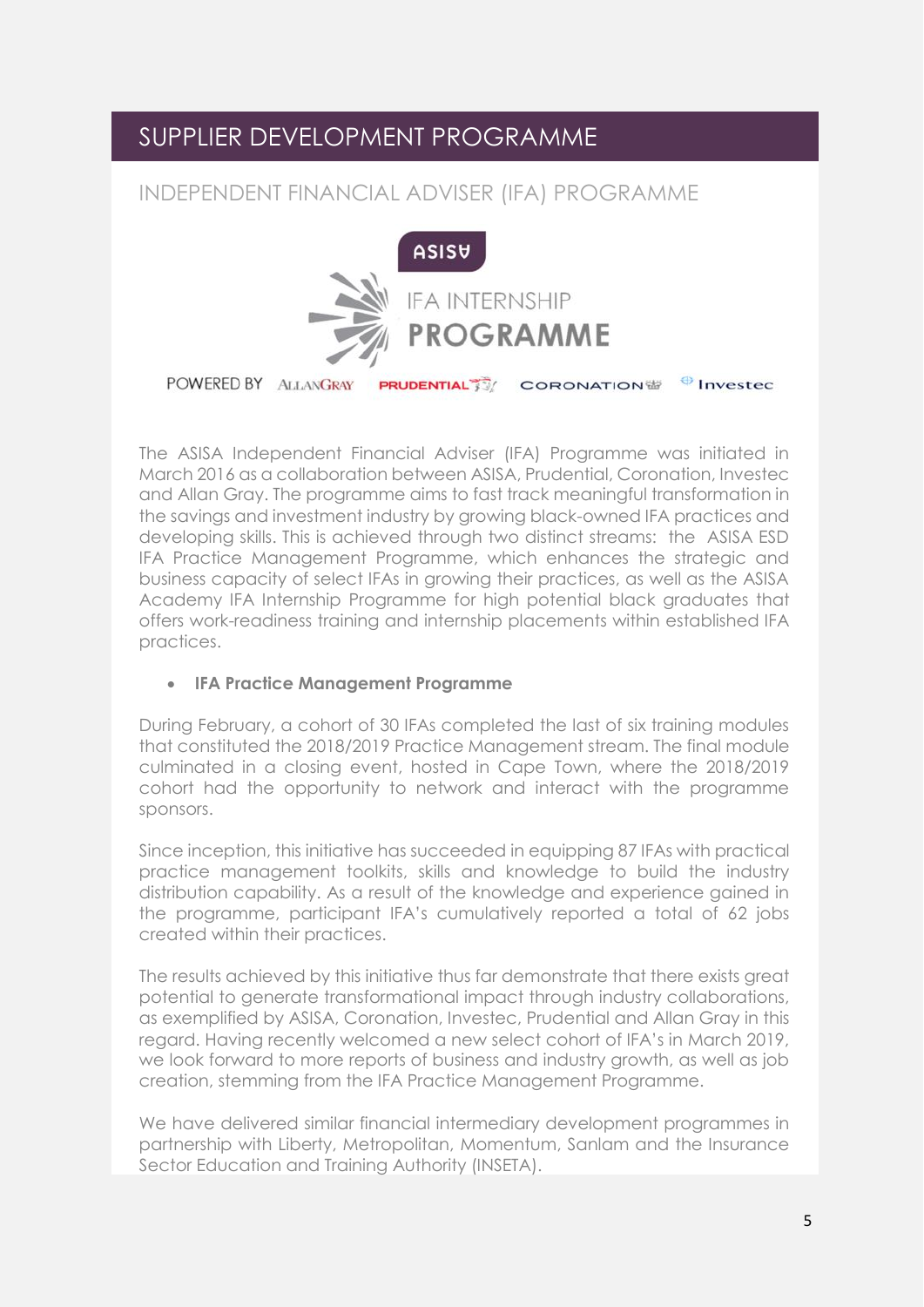#### • **IFA Internship Programme**

The ASISA Academy's fourth IFA Internship Programme kicked off in February with 35 interns completing a two week work readiness course before joining their host practices in Cape Town, Johannesburg, Durban, East London and Port Elizabeth where they will be initiated into a career in financial planning over the next 12 months.

At the same time the 2018 IFA interns completed their 12-month internships and the majority received employment offers from their host practices. Including the 2019 IFA interns, 109 black graduates have benefitted from the IFA internship programme since 2016. Of particular interest is the fact that around 60% of the IFA interns are females.

While there are a number of factors contributing to the success of the IFA Internship Programme, two significant factors are the solid launch pad provided for interns in the two-week work readiness training and the mentoring support offered throughout the programme by the ASISA Academy.